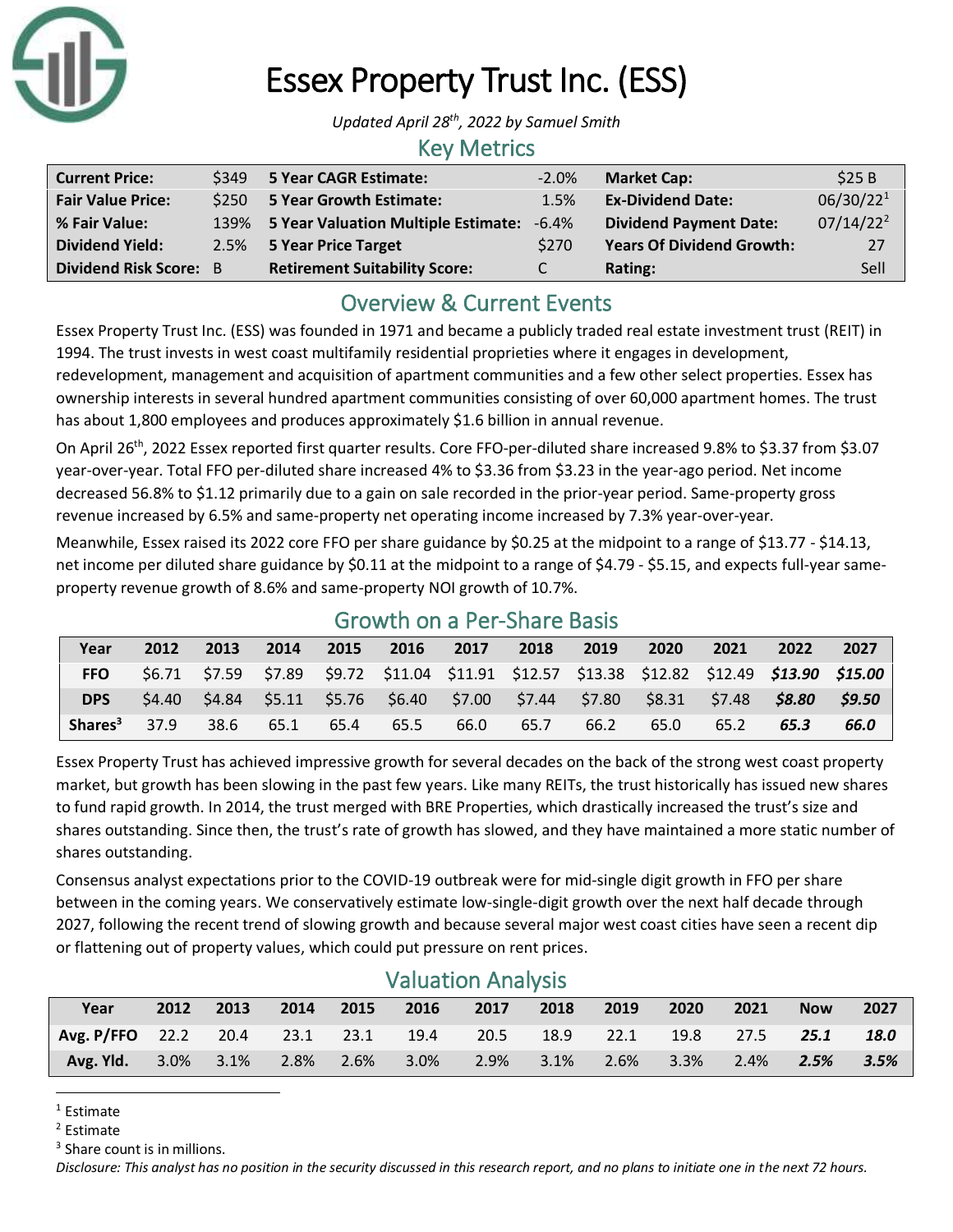

# Essex Property Trust Inc. (ESS)

#### *Updated April 28 th , 2022 by Samuel Smith*

Essex Property Trust currently trades for 25.1x FFO, which is above its recent historical average. While it is reasonable to pay up for a trust of this level of quality, we consider the historical valuation to be rich compared to the trust's growth rate and current headwinds. Therefore, we believe the fair value should be closer to 18 times FFO moving forward, making the trust overvalued at present.

## Safety, Quality, Competitive Advantage, & Recession Resiliency

| <b>Proper</b> |     | 2012 2013 2014 2015 2016 2017 2018 2019 2020 2021 2022 2027 |               |  |          |     |     |     |        |     |     |
|---------------|-----|-------------------------------------------------------------|---------------|--|----------|-----|-----|-----|--------|-----|-----|
| Payout        | 66% |                                                             | 64%  65%  59% |  | 58%  59% | 58% | 58% | 64% | $67\%$ | 63% | 63% |

Essex Property Trust is a high-quality apartment REIT that has raised its dividend for 27 consecutive years from the time it first became a publicly traded trust. Real estate has a natural moat and Essex's exposure to high-value cities with strong technology cultures further widens that moat. However, apartments generally have a more elastic supply than single family homes, which offsets some of that protection. This was shown during the previous recession, when the trust's FFO fell, but not by an extreme amount, and Essex was able to continue raising its dividend.

The trust has a solid BBB+ credit rating and currently has an interest coverage ratio of over 450%, which provides a very large margin compared to their debt covenant requirement of 150% or higher. Net debt to adjusted EBITDA is ~5.5x, which is solid. Like many real estate businesses, Essex Property Trust uses a substantial but fair amount of leverage and maintains a relatively safe balance sheet. Its weighted average interest rate is under 4.0%, which is quite low, reflecting the trust's strong credit metrics.

# Final Thoughts & Recommendation

Essex Property Trust has been a strong outperformer in terms of total returns since it went public in 1994 due to a combination of good management and a tailwind from the fast-growing west coast property market on the back of a strong technology industry in the region. However, property values in popular west coast cities are now some of the highest in the country and are showing some signs of peaking, or at least slowing growth. The growth rate of Essex Property Trust has been slowing lately, and the trust has at least moderate downside risk as the country is grappling with runaway inflation.

With -2% expected annualized total returns over the next half decade, we rate shares as a Sell. That said, Essex Property Trust remains a very high quality REIT and offers conservative dividend growth investors a solid yield, dividend growth track record, strong balance sheet, and sustainable payout ratio.



# Total Return Breakdown by Year

#### [Click here to rate and review this research report. Your feedback is important to us.](https://suredividend.typeform.com/to/NqXmiI)

*Disclosure: This analyst has no position in the security discussed in this research report, and no plans to initiate one in the next 72 hours.*